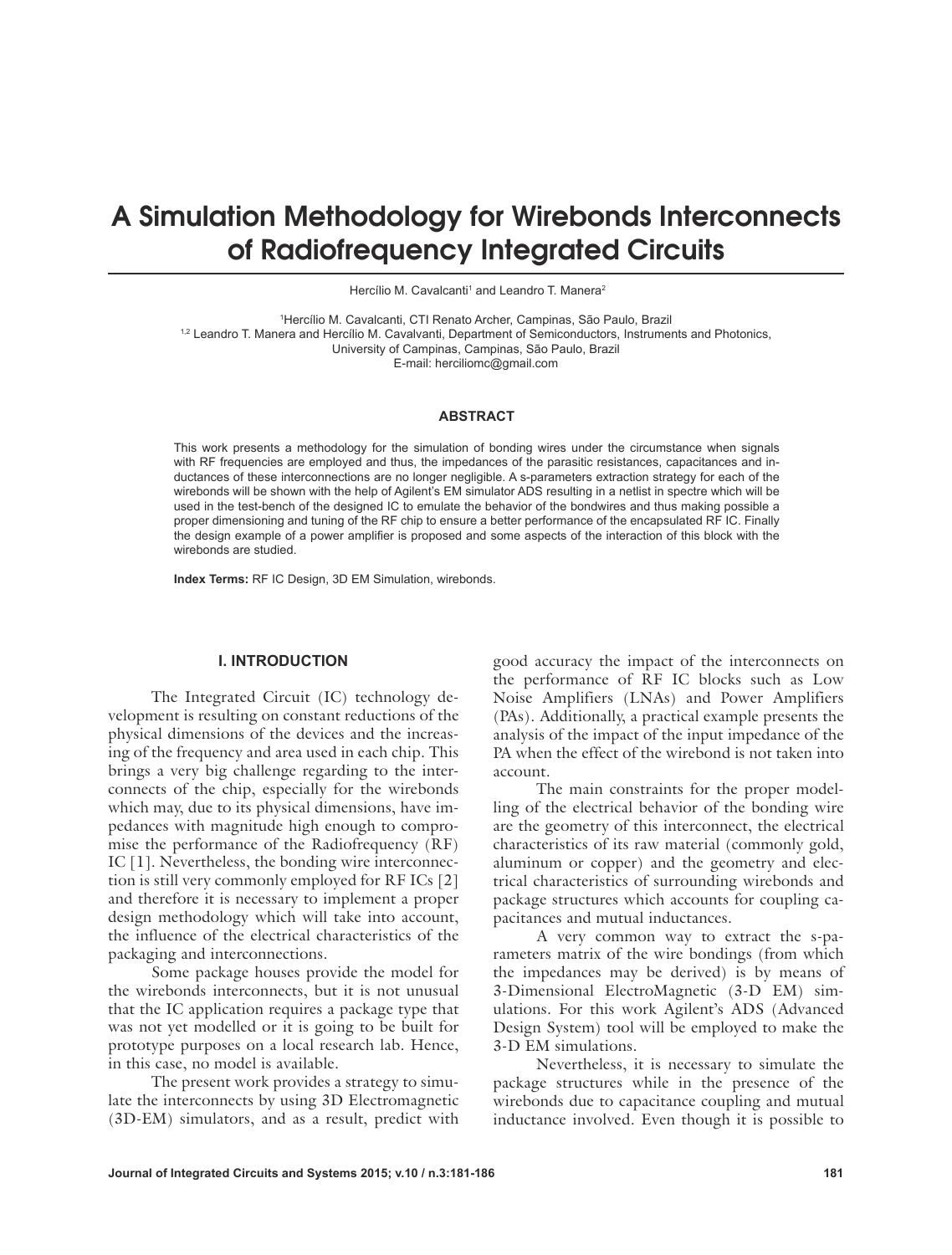**A Simulation Methodology for Wirebonds Interconnects of Radiofrequency Integrated Circuits** *Cavalcanti & Manera*

custom design the whole package structure on ADS, there are some of these package structures that are predesigned and tested. The QFN (Quad-Flat No leads) package is very commonly used for RF IC and it is possible to find ADS design kits for this package on AMKOR's website [3]. For this reason, the examples of this work will be designed for a QFN-68 package. Developments for other packages will be considered in the future.

The geometry of the wirebonds is modelled as a polygon with design co straints defined by [4]. This model also comprises a series of analytical expressions for the extraction of important electrical and geometrical characteristics such as inductances, DC resistances and wire lengths.

Once the simulations are finished, an s-parameters file (.s2p) is generated and it is possible to convert this to a netlist (spice, hspice, spectre and others) which will be the model for the wirebond component employed on the simulated test bench. This will make possible for the RF IC designer to make a proper dimensioning and tuning of the circuit while taking in consideration the electrical behavior of the bonding wires and package structures.

#### **II. LAYOUT PREPARATION**

The design flow of low frequency ICs commonly starts by the specification of the product, definition of the blocks of the system, and then the front-end development (schematic for analog circuits and RTL for digital). For RF circuits, it is necessary to take some back-end strategies before the start of the front-end development. This happens due to the influence of the interconnects on the overall encapsulated RF IC behavior which needs to be taken into account while developing the schematics of the RF circuits.

This is why it is important for mixed-signal ICs with RF front-ends to have the definition for pads and interconnections beforehand in such a way that the choice of the package and the distribution of wirebonds might be done before the start of the front-end development. If that strategy is not taken into account the RF design will experience an unnecessary rework which may take an important time and compromise the schedule for the tapeout of the chip.

Fig. 1 shows an example of a padring which is one of the main tasks while developing the correct planning of the system requirements. It is the basis for the alignment, geometric configuration and distribution of wirebonds throughout the package structure.



**Figure 1.** Example of the layout of a padring

Then, the padring layout is exported to a gdsii format which ADS is able to read and import.

# **III. LOADING THE PACKAGE DESIGN KIT AND DESIGNING THE WIREBOND DIAGRAM**

It is very important to have a pre-defined design of the package to be used. The choice for the package is possible after the padring is done. As an example, it will be used the AMKORs design kit for the QFN-68 package for ADS. Once the package design kit is loaded, it is necessary to make the library shared and thus possible to add new layouts. This ensures that the layout of the chip with the package and interconnections be created attached to the technology of the design kit, which includes the substrate (Fig. 2 ) where the information about each layers electrical and physical characteristics can be found.

Within the new layout, an instance of the QFN-68 package is included. Then it is necessary to make the placement of the imported gdsii of the padring (typically on the center of the package).



**Figure 2.** Substrate of the QFN-68 package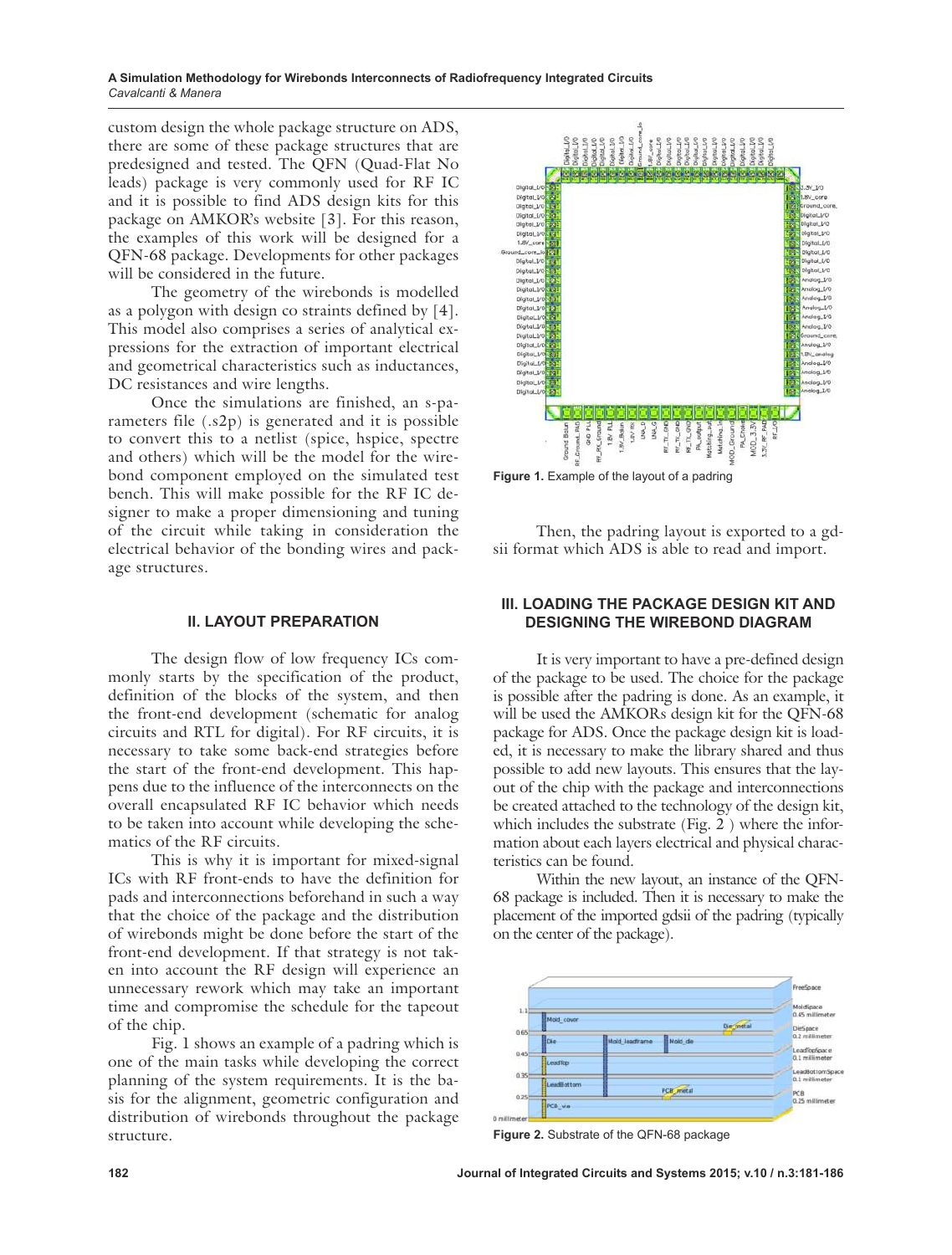Then it is possible to instance the JEDEC wirebond cells connecting each pad to its respective lead. The resulting design containing the padring (or the whole chip layout), the package and each of the wirebonds is known as the wirebond diagram (Fig. 3).

Once the wirebonding diagram is ready, a 3D EM simulation is set. The frequency plan for this simulation may include disjoint intervals of frequencies.

# **IV. LOADING THE PACKAGE DESIGN KIT AND DESIGNING THE WIREBOND DIAGRAM**

The 3D EM simulation is made without the padring because there are so many vias in each pad that the simulation time and memory needed would be impracticable. Nevertheless, the padring is still very important for the alignment of wirebonds and for the choice of the package.

Once the wirebonding diagram is ready, a 3D EM simulation is set. The frequency plan for this simulation may include disjoint intervals of frequencies. Thanks to this feature

of the tool, it is possible to simulate only the range of frequencies of interest, reducing the simulation time.

It is important to mention that the DC frequency must be included on the frequency plan otherwise, the circuit may show an awkward behavior for DC such as the presence of an impedance with negative real part. This might happen because of a linear extrapolation of the s parameters at the last frequency range simulated. Actually the s-parameters of the wirebonds typically changes at a non-linear rate so the linear extrapola-



**Figure 3.** Wirebond diagram of the chip

**Journal of Integrated Circuits and Systems 2015; v.10 / n.3:181-186 183**

tion from high frequencies to DC will very commonly yield imprecise and inadequate results. For the example shown on this work it is simulated the frequencies ranges from 0 to 500 kHz and from 2GHz to 5GHz.

Once the substrate (Fig. 2) is prepared, it is necessary to probe the pad and lead terminals with ports (arrows on Fig. 3). These ports will inject current density through the ports with many different frequencies and from the reflecting waves it will determine the s-parameters. The engine used was Momentum (MOM). Other techniques such as FDTD (Finite Difference Time Domain) and FEM (Finite Element Methods) are also possible, but the MOM technique was accurate and fast enough for the application considered on this paper.

Finally, the result of the simulation is an s-parameters matrix as a function of frequency (Fig. 4). It is written on a 2 ports s-parameters touchstone file (.s2p). There is a discontinuity on the derivative with respect to frequency in each s-parameters graphic due to the disjoint frequency intervals. The resistance (loss) and quality factor may be obtained [5] from ADS function definitions (1) to (5).

| $Zwb = stoz(s)$ | (1) |
|-----------------|-----|
|-----------------|-----|

$$
Zwb1p = Zwb(1,1)-2 * Zwb(1,2)Zwb(2,2)
$$
\n
$$
L_2C = imz/(Zmb)/(2 + bi \cdot fyz)
$$
\n(2)

$$
Left = \text{imag}(Zw1p)/(Z*p1*freq) \tag{3}
$$

$$
Reff = real(Zwblp)
$$
\n(4)

$$
Q = imag(Zw1p)/real(Zwb1p)
$$
 (5)

First, the resulting 2-port s-parameters from the 3D-EM simulation is converted to a 2-port z-parameters, by means of the stoz() ads function (1). Then, expression (2) converts the data to a one-port z-parameter which is the impedance of the wirebond. Finally, expressions (3), (4) and (5) are respectively responsible to find the inductance, resistance and quality factor of the wirebond.

The simulation at Cadence's Virtuoso is made by means of an n-port component, from which the .s2p file may be used directly, or through a netlist (spice, hspice,



**Figure 4.** S-parameters matrix (main result for the 3D-EM simulation)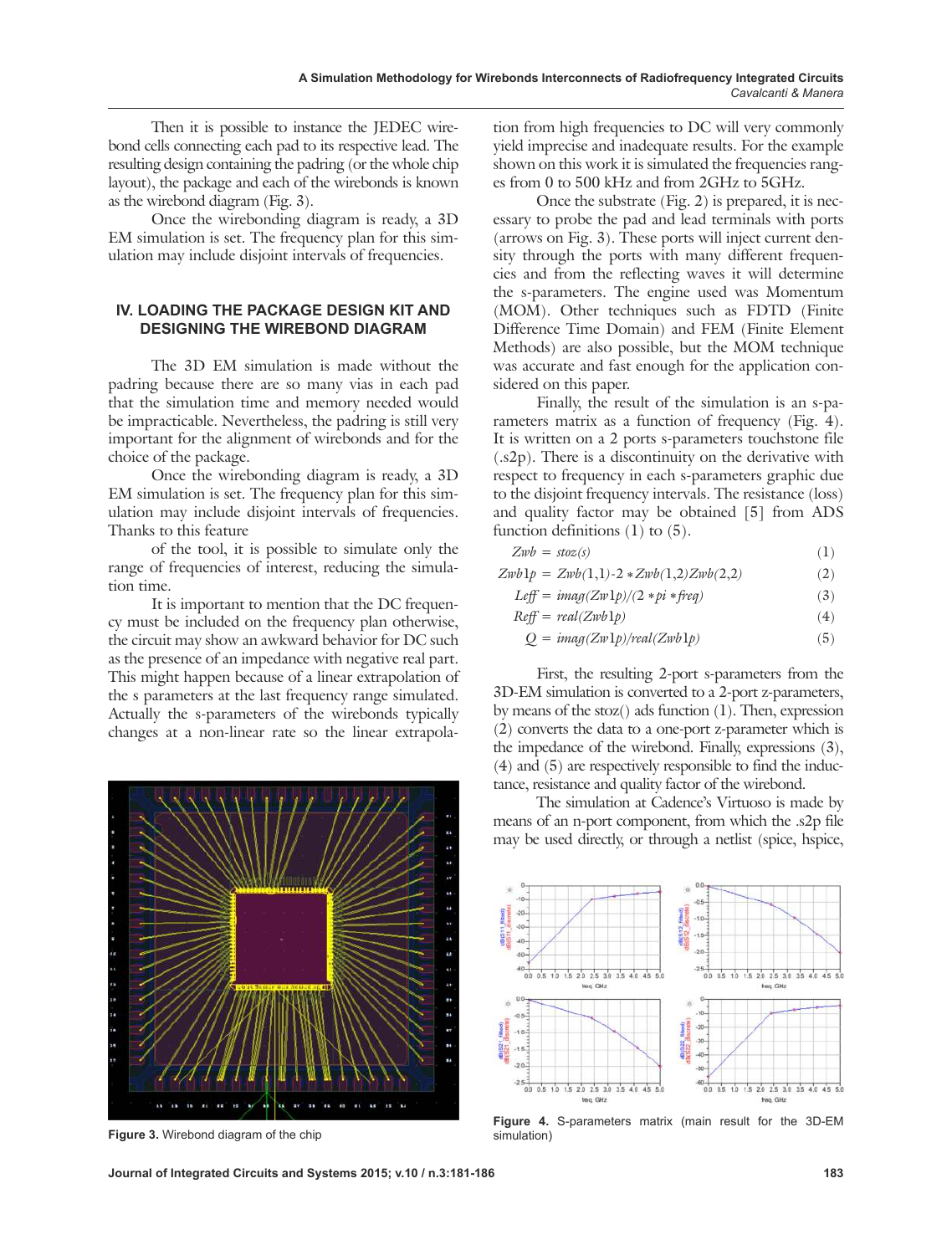spectre and other) file obtained from the .s2p file by means of a non-linear broadband conversion [6]. In any case, the model of the wirebond will be taken in consideration for the tuning of the RF circuits during the design phase.

#### **V. DESIGN EXAMPLE**

One of the most sensitive blocks to the wirebonds electrical behavior is the Power Amplifier (PA). This happens because the wirebonds impedance represents a source degeneration (Fig. 7 ) for the amplifier and this represents a degradation of the power gain which is one of the most important design parameters of this block.

The PA of the example is a sub block of the transmitter system which is part of a real design of a mixed-signal CMOS RFID chip compliant with the ISO 18000-4 standard for the 2.4GHZ ISM band [7]. Its input is connected to the output of the Amplitude Shift Keying (ASK) modulator through a tapped capacitor input matching network (Fig. 5).

The parameters considered for the wirebonds were:

- Material: Gold
- • Diameter: 12.5*µ*m
- Package: QFN-68
- Model for the geometry: JEDEC [4]

After the 3D EM simulation and extraction of the s parameters of the bonding wire interconnections, the model of the wirebond for the ground terminal of this transmitter was obtained and instanced on the testbench of the transmitter. Some important parameters at 2.4GHz are:

- Inductance: 2.45nH
- Effective Series Resistance: 715mΩ
- Quality Factor: 52.7
- Wirebond length: 2.7mm

This result is approximately in accordance to the thumb rule of 1nH of inductance for each millimeter of length of the wirebond. Nevertheless it is more precise and more reliable because the result was obtained from a 3D EM simulation. It would be very tempting, due to the high quality factor of the wirebond inductor, to change the on-chip inductor  $L_1$  to a wirebond inductor.



**Figure 5.** Example of an ASK transmitter architecture

Unfortunately, the resulting network still has a wirebond on the source of the PA transistor. The result is a series RLC network with a low impedance at the resonance. This disables the main feature of the tapped capacitor matching network which is a high input impedance and a low impedance output. For this reason it is necessary to implement  $L_1$  as an on-chip device.

The inductance of on-chip inductors such as  $L<sub>1</sub>$ in Fig. 7 and wirebonds have the same order of magnitude (some nanohenries at 2.4GHz). Therefore, it is expected that the input impedance of the PA be considerably changed when a wirebond is added to the source terminal of the circuit.

As a result, if the effects of the wirebonds are not taken in consideration, the matching of the input of the Power Amplifier is compromised (fig. 6). The return loss differences around 6dB and the resonance frequency is shifted 32MHz ahead. This may result on a considerably big degradation of the PA performance.

The return loss  $(S<sub>11, dB</sub>)$  is obtained by adding a port to the input terminal of the matching network and setting the simulation to a sweep within the frequency of interest.

Nevertheless, one of the main design specifications of the Power Amplifier is the output power and its drain efficiency. The insertion of wirebonds on the output and ground pad has a greater impact on these features of the PA.

The output matching network of a PA has to be carefully designed in order to ensure that the drain of the transistor sees an impedance as close to the optimum impedance as possible. Since the device has limited current and voltage swings, it is necessary to use a different strategy than the common conjugate



**Figure 6.** Comparation of the return loss at the input of the PA with and without wirebonds at the source terminal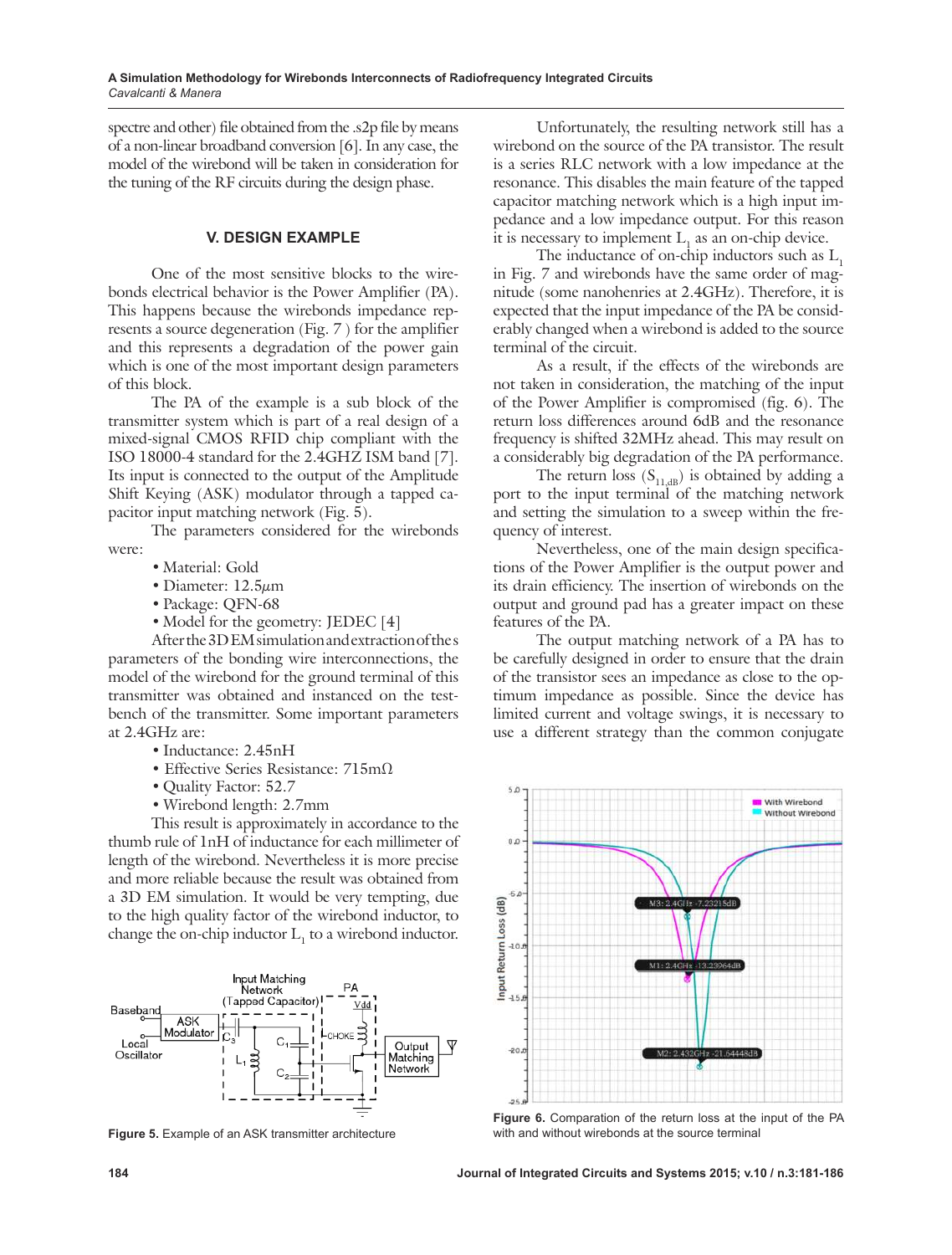

**Figure 7.** Example of an ASK transmitter architecture with wirebond

match. One of the most commonly used techniques is the load-pull measurement [8]. It consists of a plot on a smith chart of constant power contour by means of an adequate sweep over the impedance seen by the transistor of the PA.

Fig. 8 shows the load-pull contour of a PA designed without taking in consideration the effects of the package interconnects. The main results of this analysis are the normalized (50 ohms) optimum impedance (as a function of the reference impedance) and the maximum output power achieved when the optimum impedance is connected to the output of the PA.

In order to evaluate the impact of the insertion of the wirebonds on the ground pad of the PA, the optimum impedance was connected to the output of the PA and after a transient simulation, the average power delivered to the load and the power efficiency were evaluated. Then, the wirebond models, resulting from the 3D-EM simulation presented for the input matching considerations was connected to from the source of the PA transistor to the ground and the simulations were run again. Table contains the resulting data and is used to compare the results.

The main design specifications of the PA were therefore seriously compromised by the packaging interconnections since the changing on the optimum impedance resulted in a drastic change on the output power and efficiency. Hence, it is remarkable the importance of the precautions regarding to wirebonds and packaging structures influence towards the design.

Fig. 9 shows the result of the load-pull analysis if the interconnect parasitics were taken into consideration before the design of the PA in this example. The same devices and bias were used, except that now the load-pull analysis is done with the wirebond connected to the source of the transistor.

The resulting maximum output power at the optimum load impedance is around 5dB lesser than that observed before considering the package interconnects effects. This happens because the wirebond works as a source degeneration of the PA, which yields a lesser gain (but higher linearity) for this circuit.

Table I. Comparison between two PAs with same structure except for the wirebond interconnect.

| Configuration       | <b>Output Power</b><br>(dBm) | Efficiency | Optimum<br>Impedance $(\Omega)$ |
|---------------------|------------------------------|------------|---------------------------------|
| With wirebond       | 18 93                        | 32.30      | $13.5 + j8$                     |
| Without<br>wirebond | 23.95                        | 1264       | $26.6 + j1.88$                  |



Output Power Contours (dBm)



 $\overline{m1}$ 

# **Output Power Contours (dBm)**



|                                           | <b>Maximum Output Power (dBm)</b> |  |
|-------------------------------------------|-----------------------------------|--|
| 'n1<br>mpedance = $20 * (0.270 + 10.160)$ | 19.808                            |  |

**Figure 9.** Load-pull of a PA that was designed without taking into account the effects of the wirebonds.